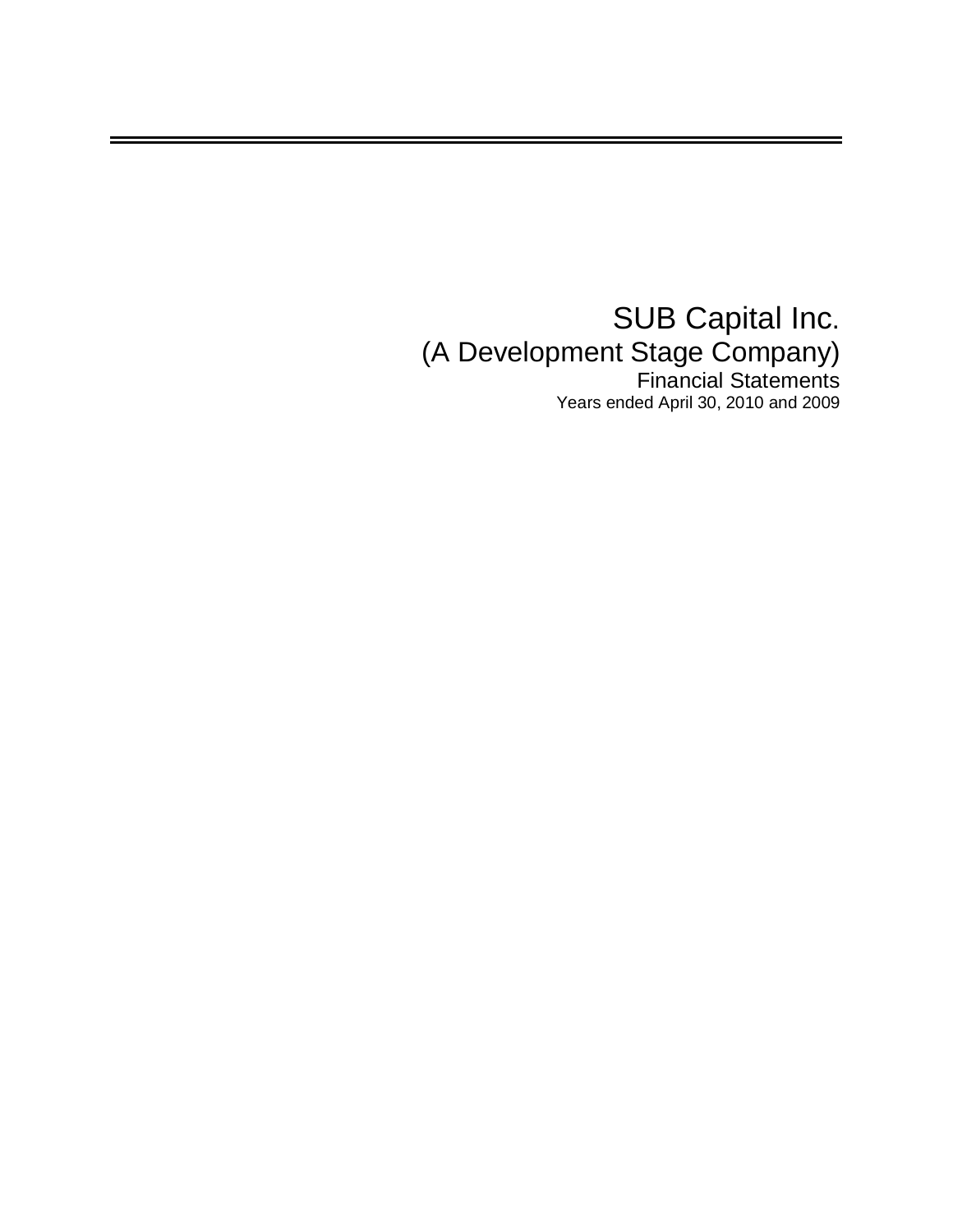## **Management's Responsibility for Financial Reporting**

The accompanying consolidated financial statements of SUB Capital Inc. (the "Company") have been prepared by and are the responsibility of the management of the Company. The financial statements are prepared in accordance with Canadian generally accepted accounting principles and reflect management's best estimates and judgment based on currently available information.

The Audit Committee of the Board of Directors, consisting of three directors, meets periodically with management and the independent auditors to review the scope and results of the annual audit, and to review the financial statements and related financial reporting matters prior to submitting the financial statements to the Board for approval.

The Company's independent auditors, BDO Canada LLP, who are appointed by the shareholders, conducted an audit in accordance with Canadian generally accepted auditing standards. Their report outlines the scope of their audit and gives their opinion on the financial statements.

Management has developed and maintains a system of internal controls to provide reasonable assurance that the Company's assets are safeguarded, transactions are authorized and financial information is accurate and reliable.

**[signed]: "***Edward Kelly"*

**[signed]:** *" Nilda Rivera"*

President and Chief Executive Officer July 30, 2010

Chief Financial Officer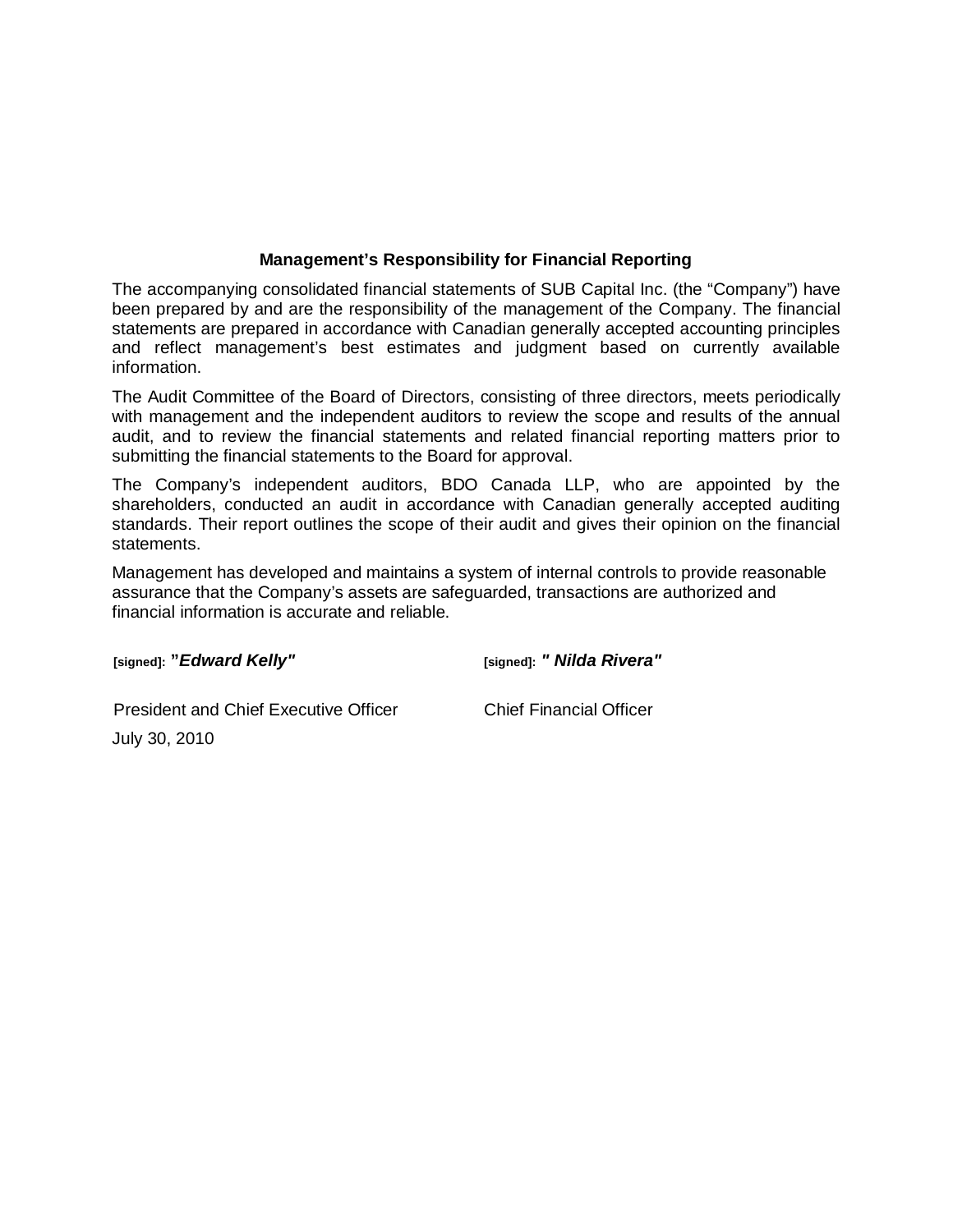

Tel: 604 688 5421 Fax: 604 688 5132 **www.bdo.ca**

BDO Canada LLP 600 Cathedral Place 925 West Georgia Street Vancouver BC V6C 3L2 Canada

## **AUDITORS' REPORT**

To the Shareholders, SUB Capital Inc.

We have audited the balance sheet of SUB Capital Inc. as at April 30, 2010 and the statement of operations, comprehensive loss and deficit and cash flows for the year then ended. These financial statements are the responsibility of the Company's management. Our responsibility is to express an opinion on these financial statements based on our audit.

We conducted our audit in accordance with Canadian generally accepted auditing standards. Those standards require that we plan and perform an audit to obtain reasonable assurance whether the financial statements are free of material misstatement. An audit includes examining, on a test basis, evidence supporting the amounts and disclosures in the financial statements. An audit also includes assessing the accounting principles used and significant estimates made by management, as well as evaluating the overall financial statement presentation.

In our opinion, these financial statements present fairly, in all material respects, the financial position of the Company as at April 30, 2010 and the results of its operations and its cash flows for the year then ended in accordance with Canadian generally accepted accounting principles.

The financial statements as at April 30, 2009 and for the year then ended were audited by other auditors who expressed an opinion without reservation on those statement in their report dated August 20, 2009.

(signed) "BDO Canada LLP"

BDO Canada LLP

Chartered Accountants

Vancouver, British Columbia July 30, 2010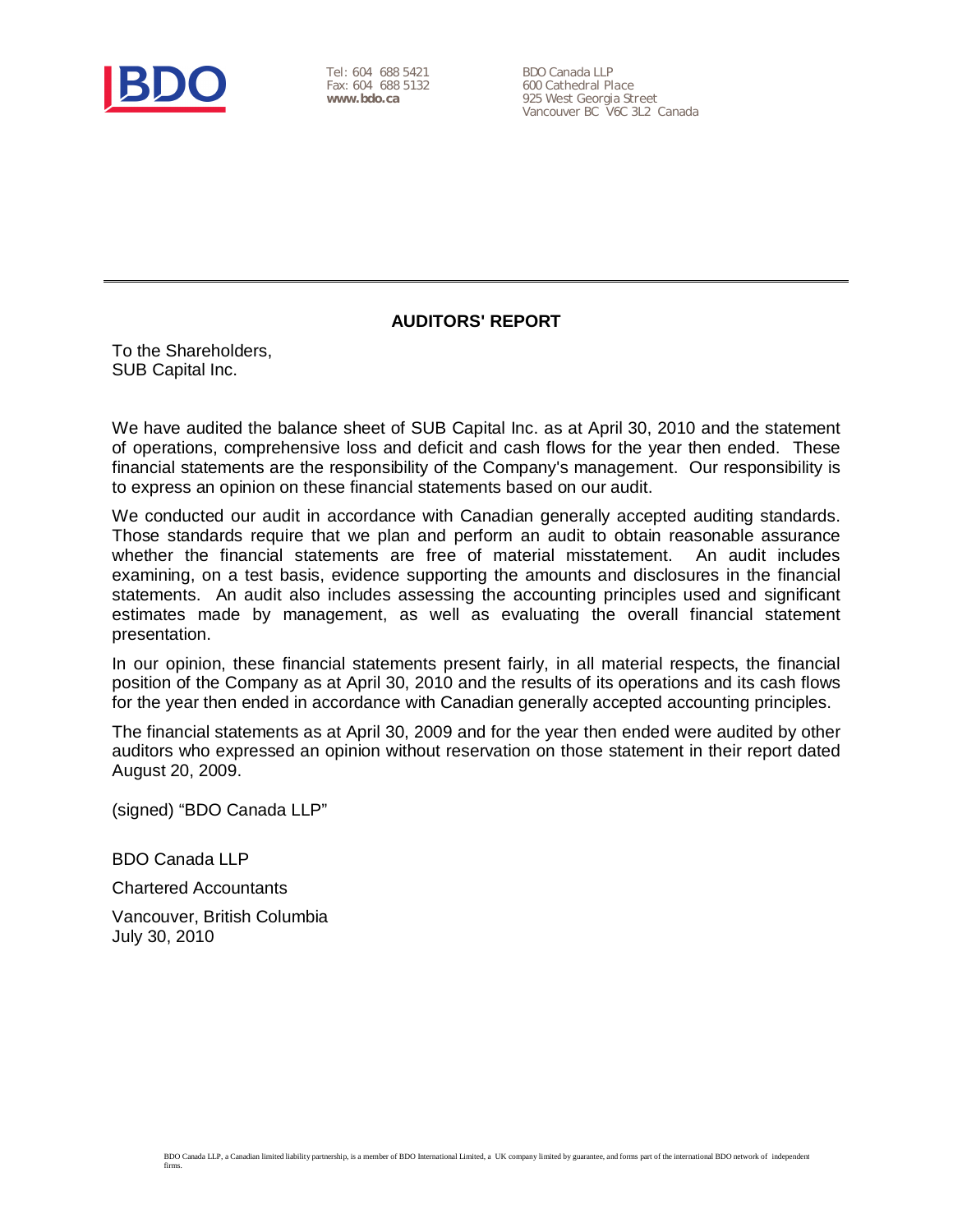|                                                    | 2010          | 2009         |
|----------------------------------------------------|---------------|--------------|
| <b>ASSETS</b>                                      |               |              |
| <b>Current</b>                                     |               |              |
| Cash                                               | \$<br>163,483 | \$<br>3,592  |
| Share subscription receipts in transit - note 3    | 218,290       |              |
| Amounts receivable                                 | 10,439        | 12,372       |
| Pre-paid expenses                                  |               | 7,873        |
|                                                    | 392,212       | \$<br>23,837 |
| <b>LIABILITIES</b>                                 |               |              |
| <b>Current</b>                                     |               |              |
| Accounts payable and accrued liabilities - note 10 | \$<br>54,830  | \$<br>41,673 |
| Note payable due to a shareholder - notes 5 and 10 |               | 15,000       |
|                                                    | 54,830        | 56,673       |
| <b>SHAREHOLDERS' EQUITY (DEFICIENCY)</b>           |               |              |
| Share capital - note 6                             | 4,067,480     | 3,553,483    |
| Contributed surplus - note 6                       | 580,205       | 491,605      |
| <b>Deficit</b>                                     | (4,310,303)   | (4,077,924)  |
|                                                    | 337,382       | (32,836)     |
|                                                    | 392,212       | 23,837       |

#### **On behalf of the board:**

**[Signed]: "Edward Kelly" [Signed]: "Robert McMorran"**

**Director Director**

Nature of Operations and Ability to Continue as a Going Concern – note 1 Commitments – notes 6 and 11 Subsequent Events – note 11

*The accompanying notes are an integral part of these statements.*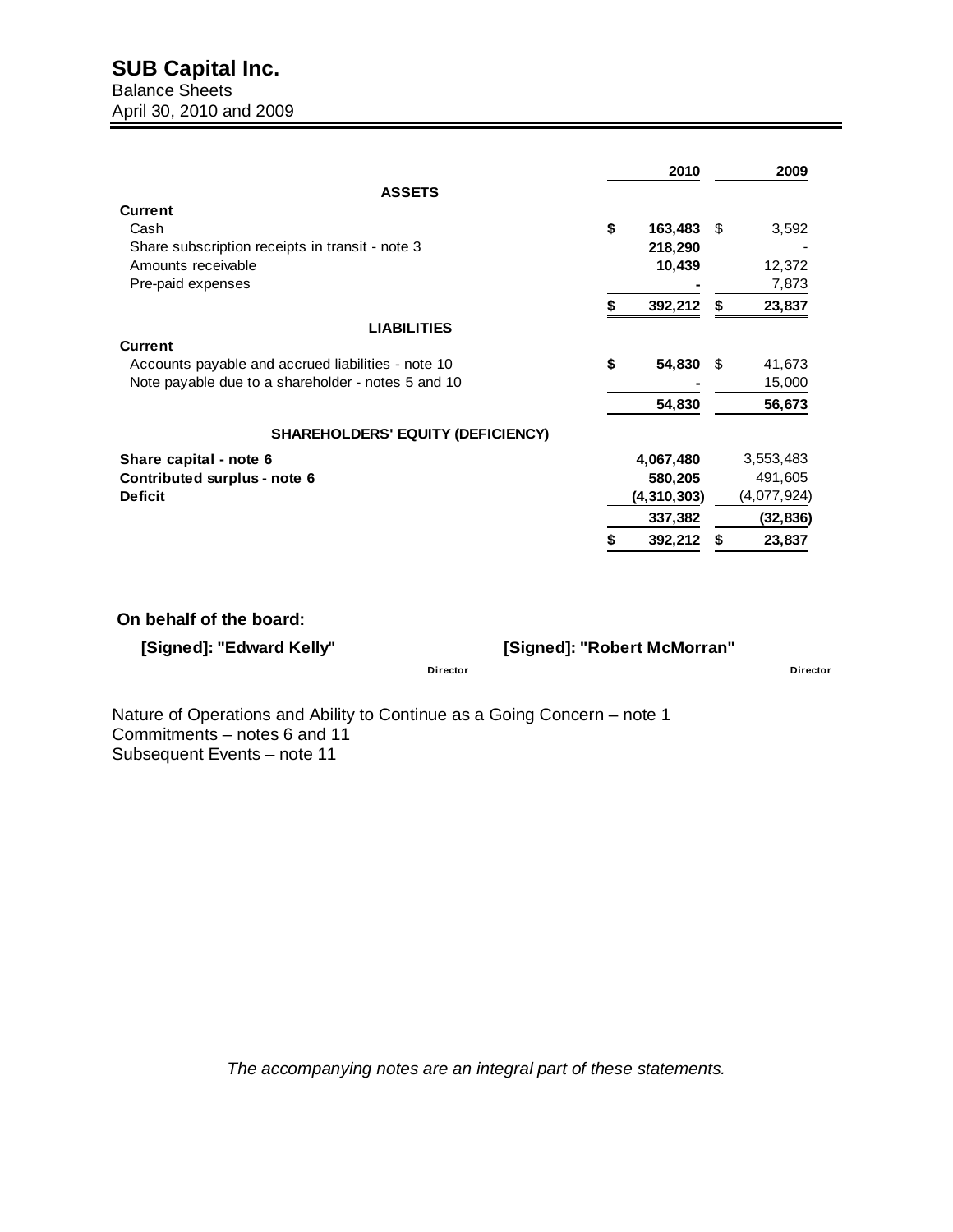# **SUB Capital Inc.** Statements of Operations, Comprehensive Loss and Deficit

Years ended April 30, 2010 and 2009

|                                                                | 2010                   | 2009          |
|----------------------------------------------------------------|------------------------|---------------|
| <b>Revenues</b>                                                |                        |               |
| <b>Sales</b>                                                   | \$                     | \$<br>114,064 |
| <b>Operating expenses</b>                                      |                        |               |
| Depreciation on leasehold improvements                         |                        | (4,398)       |
| Financing facility fees paid on notes payable                  |                        | (11,208)      |
| Information systems                                            |                        | (5, 199)      |
| Interest paid on notes payable - note 10                       | (4,685)                | (20, 399)     |
| Office                                                         | (26, 186)              | (27, 560)     |
| Professional - note 10                                         | (90, 867)              | (67, 999)     |
| Rent                                                           |                        | (20, 476)     |
| Salaries and benefits                                          |                        | (87, 778)     |
| Shareholder information                                        | (22, 041)              | (4,320)       |
| Stock-based compensation - note 6                              | (88, 600)              |               |
|                                                                | (232, 379)             | (249, 337)    |
| (Loss) before other item and taxes                             | (232, 379)             | (135, 273)    |
| <b>Other Item</b>                                              |                        |               |
| Gain on sale of assets and related operations - note 4         |                        | 148,256       |
| (Loss) Income before taxes                                     | (232, 379)             | 12,983        |
| <b>Provision for income taxes</b>                              |                        |               |
| Current                                                        |                        | (5,280)       |
| Recovery of income tax assets not previously recognized        |                        | 5.280         |
|                                                                |                        |               |
| Net (loss) income and comprehensive (loss) income for the year | (232, 379)             | 12,983        |
| Deficit, beginning of year                                     | (4,077,924)            | (4,090,907)   |
| Deficit, end of year                                           | $(4,310,303)$ \$<br>\$ | (4,077,924)   |
| (Loss) Income per share information;                           |                        |               |
| Weighted average number of shares outstanding                  |                        |               |
| -basic and fully diluted                                       |                        | 3,042,045     |
|                                                                | 3,154,117              |               |
| (Loss) income per share - basic and fully diluted              | S<br>(0.07)            | \$            |

*The accompanying notes are an integral part of these statements.*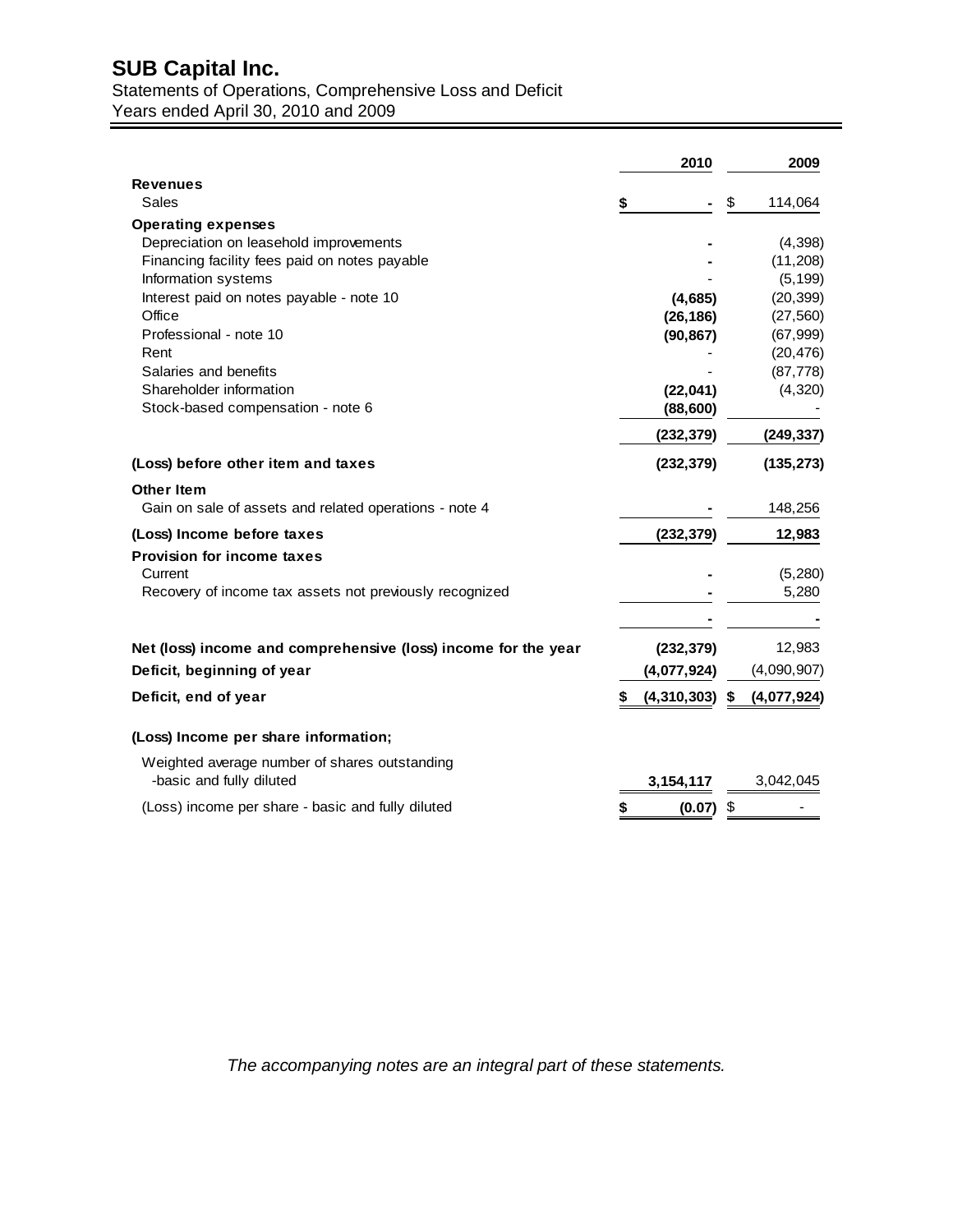## **SUB Capital Inc.**

#### Statements of Cash Flows April 30, 2010 and 2009

|                                                         | 2010                  | 2009        |
|---------------------------------------------------------|-----------------------|-------------|
| Cash Generated From (Used In):                          |                       |             |
| <b>Operating Activities</b>                             |                       |             |
| Net (loss) income for the year                          | \$<br>$(232, 379)$ \$ | 12,983      |
| Add expenses (deduct income) not affecting cash         |                       |             |
| Stock-based compensation                                | 88,600                |             |
| Gain on sale of assets and related operations           |                       | (148, 256)  |
| Depreciation on leasehold improvements                  |                       | 4,398       |
| Financing facility fees paid on notes payable           |                       | 11,208      |
|                                                         | (143, 779)            | (119, 667)  |
| Decreases (increases) in non-cash working capital items |                       |             |
| Amounts receivable                                      | 1,933                 | 46,047      |
| Pre-paid expenses                                       | 7,873                 | 18,180      |
| Accounts payable and accrued liabilities                | 13,157                | (228, 453)  |
| Deferred revenues                                       |                       | (71, 127)   |
|                                                         | (120, 816)            | (355, 020)  |
| <b>Investing Activities</b>                             |                       |             |
| Proceeds realized on sale of business - net of          |                       |             |
| disposal costs of \$33,497                              |                       | 486,503     |
| <b>Financing Activities</b>                             |                       |             |
| Net proceeds on private placement                       | 513,997               |             |
| Share subscription receipts in transit                  | (218, 290)            |             |
| Proceeds received on shareholder notes                  | 15,000                | 15,000      |
| Repayment of shareholder notes                          | (30,000)              | (135,000)   |
| Repayments on note prior to assumption by purchaser     |                       | (18, 528)   |
|                                                         | 280,707               | (138, 528)  |
| Net Cash Generated (Used)                               | 159,891               | (7,045)     |
| Cash, beginning of year                                 | 3,592                 | 10,637      |
| Cash, end of year                                       | \$<br>163,483         | \$<br>3,592 |
| Supplementary disclosure of cash flow information:      |                       |             |
| Cash paid for interest                                  | \$<br>3,626           |             |
| Cash paid for income taxes                              | \$                    |             |
| Non-cash transactions - note 13                         |                       |             |

*The accompanying notes are an integral part of these financial statements.*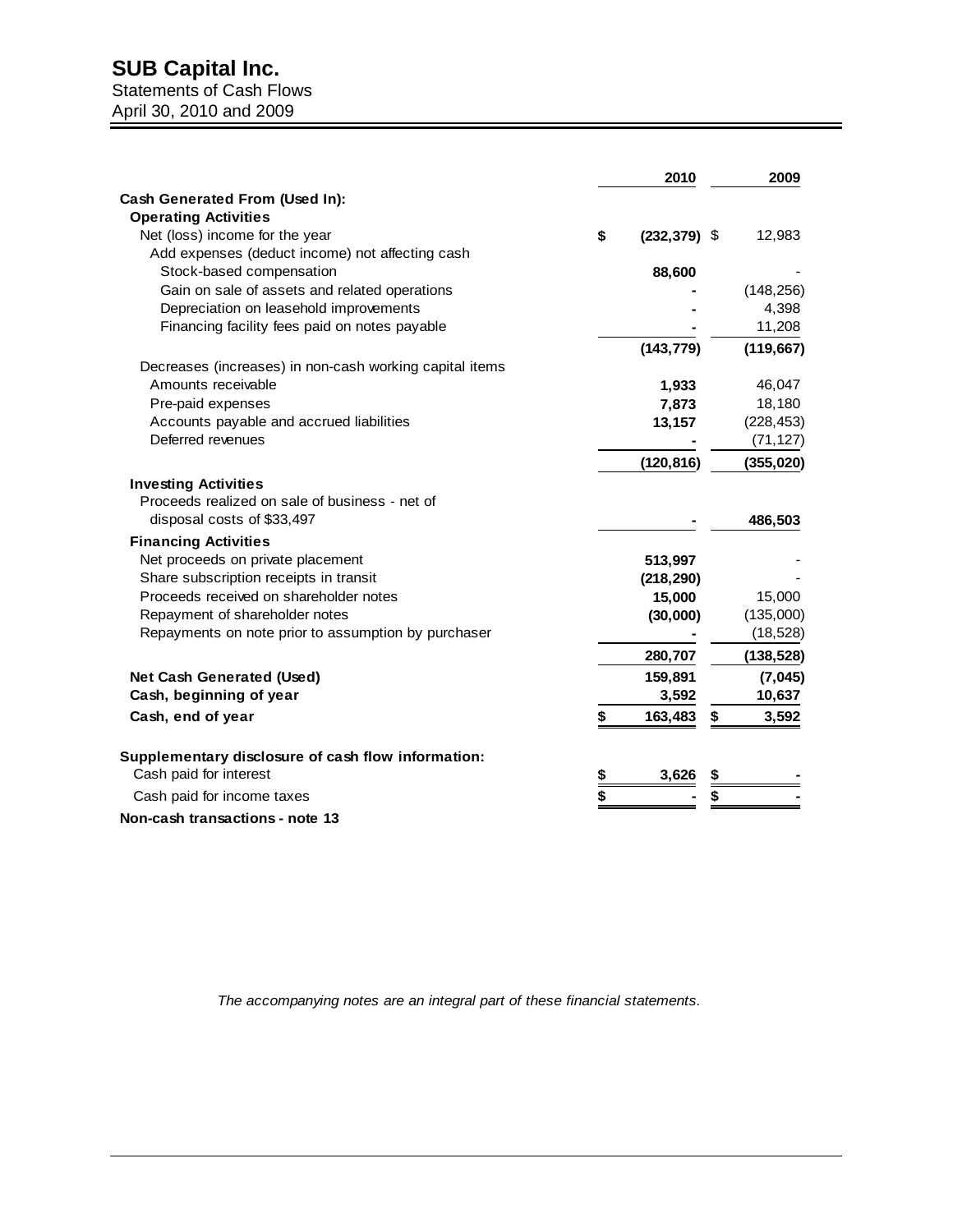## **1. Nature of Operations and Ability to Continue as a Going Concern**

SUB Capital Inc. (the "Company") was incorporated as E-Claims Solutions Inc. under the laws of Canada on November 9, 2005. Initially listed as a capital pool company, as defined under Policy 2.4 of the TSX Venture Exchange (the "Exchange") until it completed a qualifying transaction and commenced business as a software development and service provider in the electronic processing and management of vehicular accident insurance claims.

On April 4, 2007, the Company changed its name to BUS Systems Inc. During the fiscal year ended April 30, 2008, the Company ceased operations. Since September 2, 2008 when the sale of its tangible and intangible business assets closed and the Company no longer qualified for the Venture Exchange, the Company's shares have traded on the NEX Exchange. Since that time, business operations have focused on a search for business opportunities with the objective of completing a refinancing that would allow the Company to re-list its shares on the Venture Exchange.

On November 25, 2008, the Company changed its name to SUB Capital Inc.

On April 28, 2010 the Company completed a private placement (the "Private Placement") that enabled the Company to repay its past-due accounts and to meet its anticipated minimal obligations as they normally become due over the next twelve months. Concurrent with the closing of the Private Placement, all eight of the previous directors resigned and three new directors and a new management team were appointed.

The new management team intends to identify and secure a new business opportunity that can be financed and enable the Company to re-list the shares on the Venture Exchange.

These financial statements have been prepared in accordance with Canadian generally accepted accounting principles ("Canadian GAAP") applicable to a going concern, under which material uncertainties that may cast significant doubt upon the Company' s ability to continue as a going concern must be disclosed. As at April 30, 2010, the Company has not yet achieved profitable operations and has a working capital of \$337,382 which is not sufficient to sustain operations over the next fiscal year, has accumulated losses of \$4,310,303 since inception and expects to incur further losses in the development of its business, all of which casts substantial doubt about the Company's ability to continue as a going concern. The Company will require additional financing in order to meet its ongoing levels of corporate overhead and discharge its liabilities as they come due. These financial statements do not give effect to adjustments that would be necessary should the Company be unable to continue as a going concern and, therefore, be required to realize its assets and liquidate its liabilities and commitments in other than the normal course of operations, and at amounts different from those in the accompanying financial statements.

#### **2 Significant Accounting Policies**

These financial statements have been prepared in accordance with Canadian generally accepted accounting principles ("Canadian GAAP") and reflect the following significant accounting policies: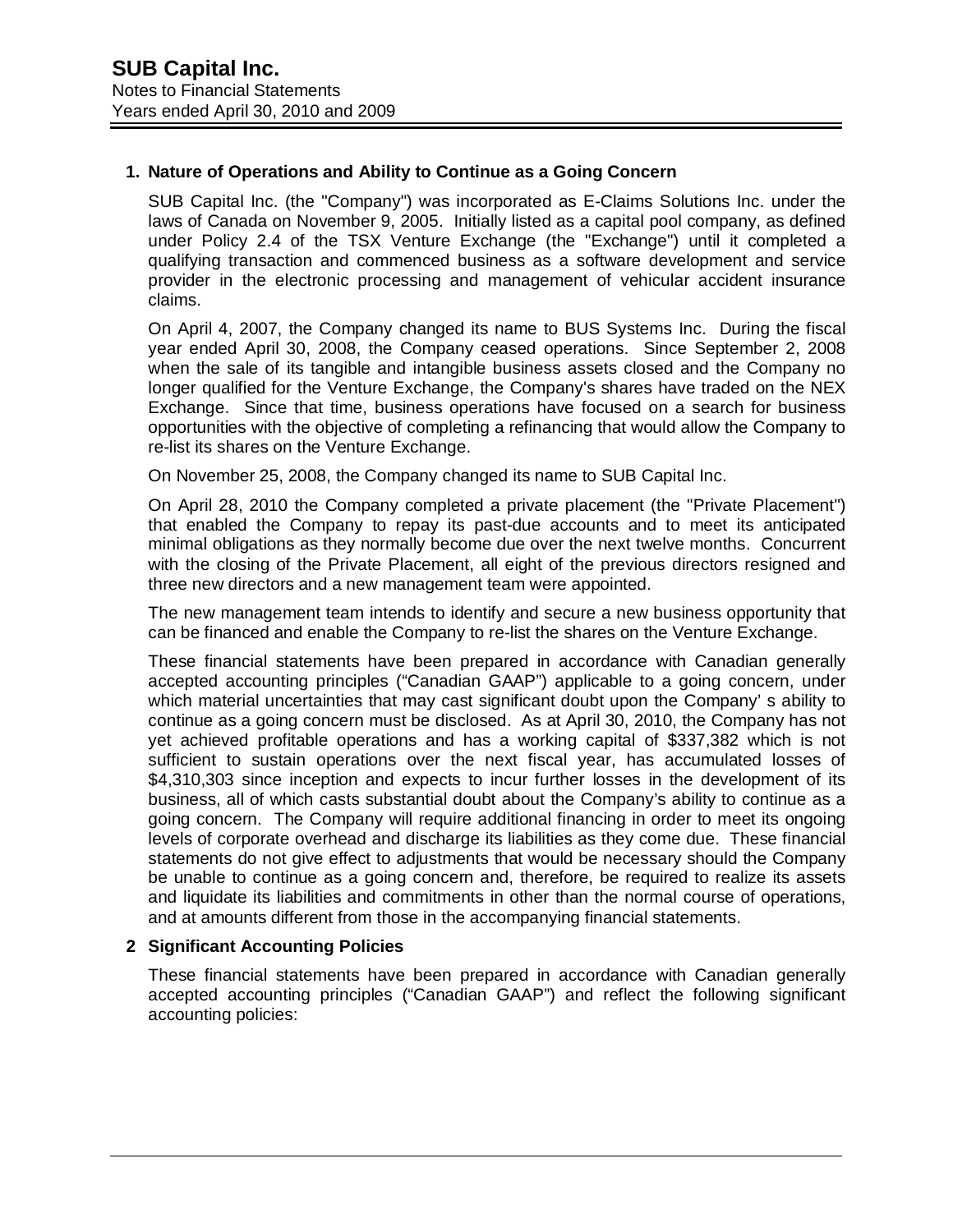#### **a) Use of Estimates**

Estimates by management represent an integral component of financial statements prepared in conformity with Canadian GAAP. The estimates made in these financial statements reflect management's judgments based on past experiences, present conditions, and expectations of future events. Where estimates were made, the reported amounts for assets, liabilities, revenues and expenses may differ from the amounts that may otherwise be reflected from the ultimate outcome of all uncertainties and future events. Significant estimates include the recoverability of mineral property acquisition and deferred exploration costs, the fair value of stock-based compensation and financial instruments, and the expected tax rates for future income tax recoveries.

#### **b) Revenue recognition**

The Company recognizes three revenue elements; the sale of rights to use software; the provision of technical support and training services; and application consulting services.

The Company sells its software primarily in the form of agreements including a right of limited use, with a bank of hours for support and training as well as monthly fees for support and ongoing maintenance. Revenues are recognized in accordance with Emerging Issues Committee Bulletin 141 - *Revenue Recognition* (*"*EIC 141") which states that a company is considered to have fulfilled its obligations to its customer or performance is considered to have been achieved when three criteria are met: i) there is persuasive evidence that an arrangement exists; ii) delivery has occurred or services have been rendered; and iii) the seller's price to the buyer is fixed or determinable.

Revenues derived from developed software packages under limited use agreements are recognized on a straight-line basis over the life of each respective contract, beginning on the date of client installation for training.

In accordance with EIC 142 - *Revenue Commitments with Multiple Deliverables,* when revenues from a single contract involve more than one revenue element and the Company has established that delivery has occurred or services have been rendered, revenues are individually attributed to the respective revenue elements when the three criteria for revenue recognition have been objectively established.

Revenues involving application consulting services are recognized when the service has been rendered unless they are earned pursuant to an agreement for which a separate accounting is not possible, in which case the revenue is recognized over the life of the related contract.

#### **c) Customer rebates**

The Company grants rebates to customers either in the form of cash incentives or in the form of non-cash considerations. Cash incentives are recorded as a reduction of revenue. In those instances where a non-cash rebate is granted and the customer receives a non-cash economic benefit and the fair value can be reasonably estimated, the estimated value is in certain instances recognized as an increase to operating expenses.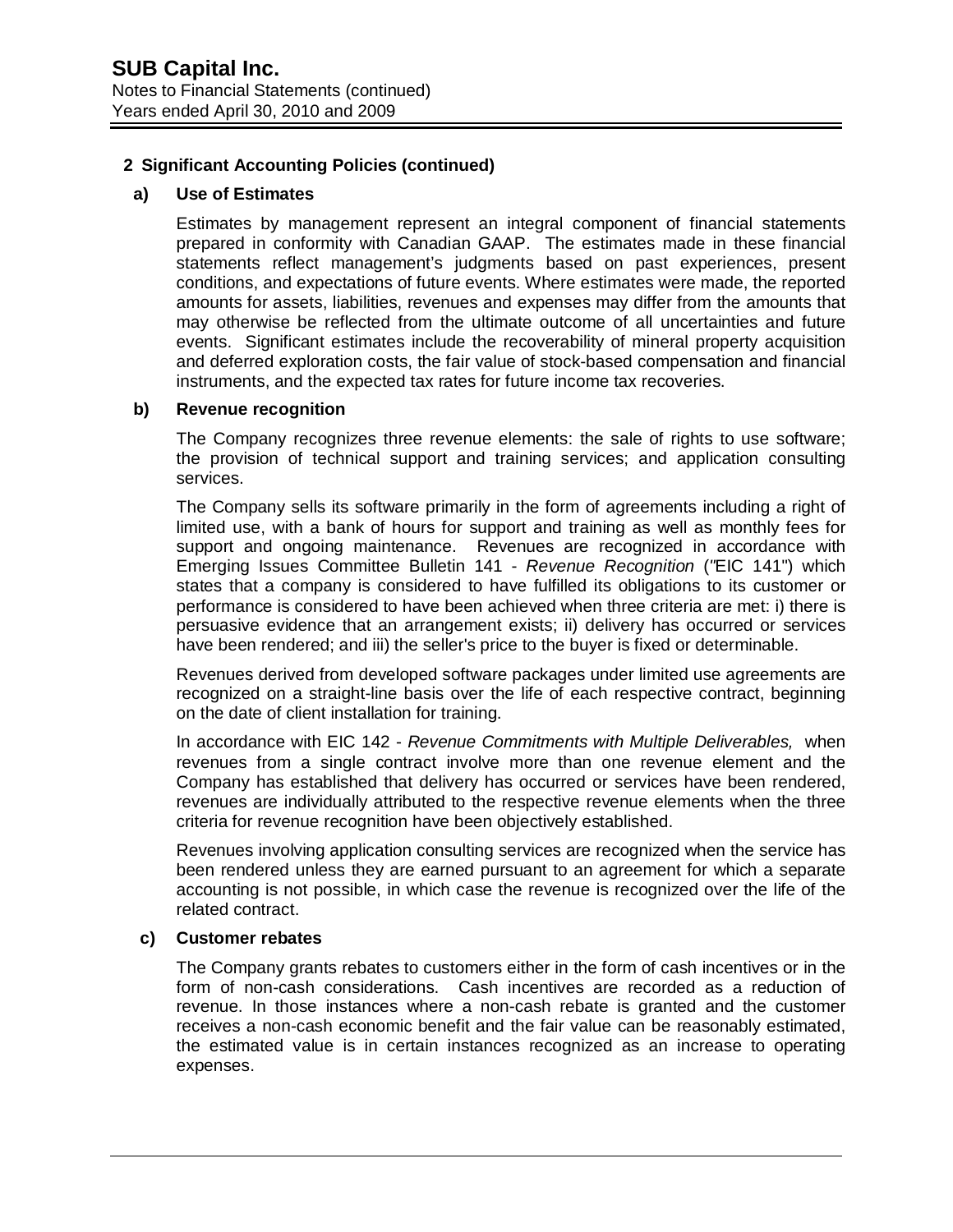#### **d) Basic and diluted loss per share**

Basic loss per share is calculated by dividing the net loss for the period available to common shareholders by the weighted average number of shares outstanding during the period. Diluted loss per share reflects the potential dilution of securities that could share in earnings of an entity. In a loss period, potentially dilutive common shares are excluded from the loss per share calculation as the effect would be anti-dilutive and accordingly, basic loss per share figures will equal diluted figures in a loss period.

For the years ended April 30, 2010 and 2009, potentially dilutive common shares (relating to options and warrants outstanding at year-end) totaling 8,307,430 (2009: 1,626,352) were not included in the computation of loss per share because their effect was anti-dilutive.

#### **e) Depreciation of leasehold improvements**

The cost of leasehold improvements has been amortized over the remaining life of the lease on a straight-line basis.

#### **f) Stock-based compensation**

The Company records a compensation cost attributable to all share purchase options granted at fair value at the grant date using the Black-Scholes valuation model. The fair value of all share purchase options are expensed over their respective vesting periods with a corresponding increase to contributed surplus. Upon exercise of share purchase options, the consideration paid by the option holder, together with the amount previously recognized in contributed surplus, is recorded as an increase to share capital.

#### **g) Financial instruments**

The Company follows Canadian Institute of Chartered Accountants ("CICA") Sections 3855, "Financial Instruments – Recognition and Measurement". Section 3855 prescribes when a financial instrument is to be recognized on the balance sheet and at what amount. Under Section 3855, financial instruments must be classified into one of five categories: held-for-trading, held-to-maturity, loans and receivables, available-forsale financial assets, or other financial liabilities.

All held-for-trading and available-for-sale financial instruments are measured at the balance sheet date at fair value. Loans and receivables, held-to-maturity investments, and other financial liabilities are measured at amortized cost. The Company has determined that it does not have derivatives or embedded derivatives associated with any of its financial instruments.

The Company's financial instruments consist of cash, amounts receivable and accounts payable and accrued liabilities. Cash is measured at face value, representing fair value, and is classified as held-for-trading. Receivables are measured at amortized cost and are classified as loans and receivables. Accounts payable and accrued liabilities and note payable due to a shareholder are measured at amortized cost and are classified as other financial liabilities. The fair value of these financial instruments approximates their carrying values, unless otherwise noted.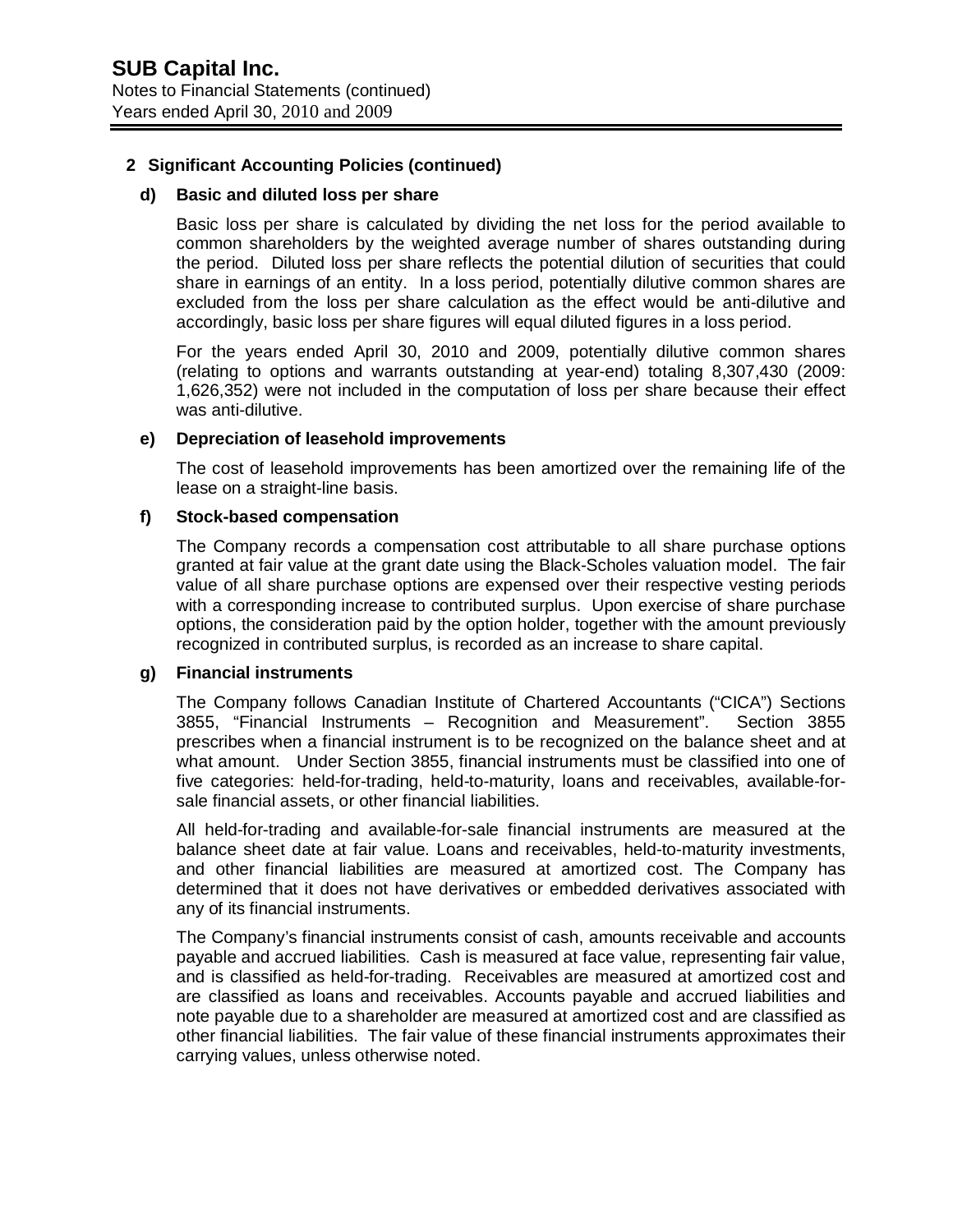#### **h) Broker warrants and warrants**

The Company uses the fair value method to recognize the value of warrants issued to brokers in connection with a financing whereby broker warrants are recorded at fair value and charged to issue costs on the related offering. The offsetting amount is recorded as an increase to contributed surplus.

When broker warrants are exercised, contributed surplus is reduced by the fair value of each respective broker warrant and added to the share proceeds recorded as share capital.

Warrants attached to a unit offering are recorded at the residual value in contributed surplus with an offsetting reduction in the value ascribed to the shares attached to the unit offering.

When unit warrants are exercised, contributed surplus is reduced by the residual value of each respective attached warrant and added to the share proceeds recorded as share capital.

#### **i) Income taxes**

The Company accounts for income taxes using the asset and liability method. Under this method, current income taxes are recognized for the estimated income taxes payable for the current period. Future income taxes assets and liabilities are determined based on differences between the tax and accounting basis of assets and liabilities as well as the benefit of losses available to be carried forward to future years. The future tax assets or liabilities are calculated using the tax rates in effect for the period in which the differences are expected to be settled. Future tax assets are recognized to the extent that they are considered more likely than not that they can be realized.

## **j) Mineral properties**

The Company defers the cost of acquiring, maintaining its interest, exploring and developing mineral properties until such time as the properties are placed into production, abandoned, sold or considered to be impaired in value. Costs of producing properties will be amortized on a unit of production basis and costs of abandoned properties are written-off. Proceeds received from the sale of interests in mineral properties are credited to the carrying value of the mineral properties, with any excess included in operations. Write-downs due to impairment in value are charged to operations.

The Company is in the process of exploring and developing its mineral properties and has not yet determined the amount of reserves available. Management reviews the carrying value of mineral properties on a periodic basis and will recognize impairment in value based upon current exploration results, the prospect of further work being carried out by the Company, the assessment of future probability of profitable revenues from the property or from the sale of the property. Amounts shown for properties represent costs incurred net of write-downs and recoveries, and are not intended to represent present or future values.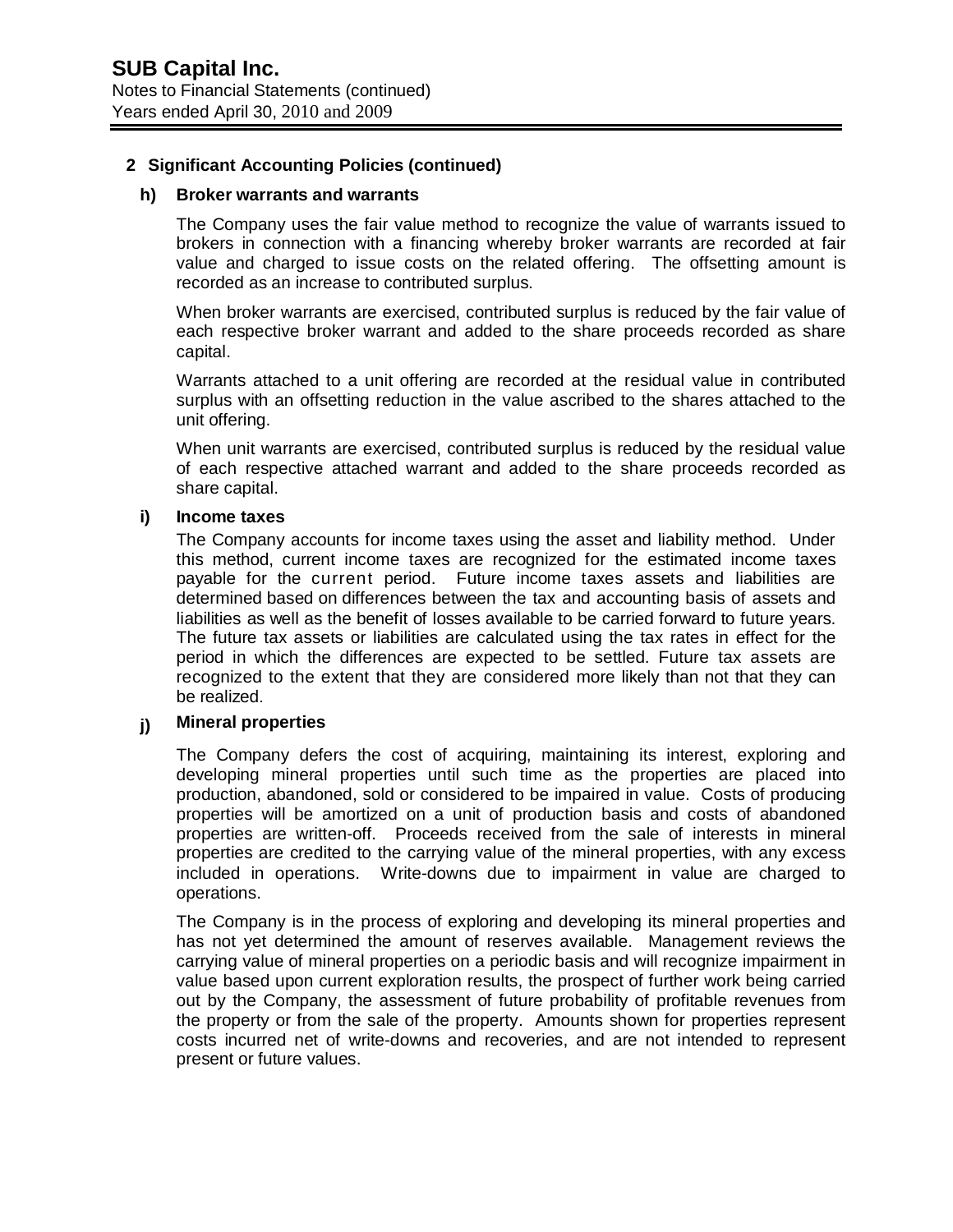### **j) Mineral properties (continued)**

Environmental expenditures that relate to current operations are expensed or capitalized as appropriate. Expenditures that relate to an existing condition caused by past operations and which do not contribute to current or future revenue generation are expensed. Liabilities are recorded when environmental assessments and/or remedial efforts are probable, and the costs can be reasonably estimated. Generally, the timing of these accruals coincides with the earlier of completion of a feasibility study or the Company's commitment to a plan of action based on the then known facts.

#### **k) Impairment of long-lived assets**

Canadian generally accepted accounting principles require that long-lived assets and intangibles to be held and used by the Company be reviewed for possible impairment whenever events or changes in circumstances indicate that the asset may not be recoverable. If changes in circumstances indicate that the carrying amount of an asset that an entity expects to hold and use may not be recoverable, future cash flows expected to result from the use of the asset and its disposition must be estimated. If the undiscounted value of the future cash flows is less than the carrying amount of the asset, impairment is recognized.

## **l) Recent accounting pronouncements**

## **International Financial Reporting Standards ("IFRS")**

In 2006, the Canadian Accounting Standards Board ("AcSB") published a strategic plan that will significantly affect financial reporting requirements for Canadian companies. The AcSB strategic plan outlines the convergence of Canadian generally accepted accounting principles with IFRS over an expected five year transitional period. In February 2008, the AcSB announced that 2011 is the changeover date for publicly-listed companies to use IFRS, replacing Canada's own generally accepted accounting principles. The date is for interim and annual financial statements relating to fiscal years beginning on or after January 1, 2011. The transition date of May 1, 2011 will require the restatement for comparative purposes of amounts reported by the Company for the year ended April 30, 2011. The Company has begun an internal diagnostic review to understand, identify and assess the overall effort required to produce financial information under IFRS, however, at this time, the financial reporting impact of the transition to IFRS cannot be reasonably estimated.

Other accounting pronouncements issued by the CICA with future effective dates are either not applicable or are not expected to be significant to the financial statements of the company.

## **3. Share Subscription Receipts in Transit**

Pursuant to the Private Placement, as at April 30, 2010, the Company had issued 2,425,444 common shares at \$0.09 per share which the Company's lawyer was holding against payments in transit, all of which were received subsequent to April 30, 2010.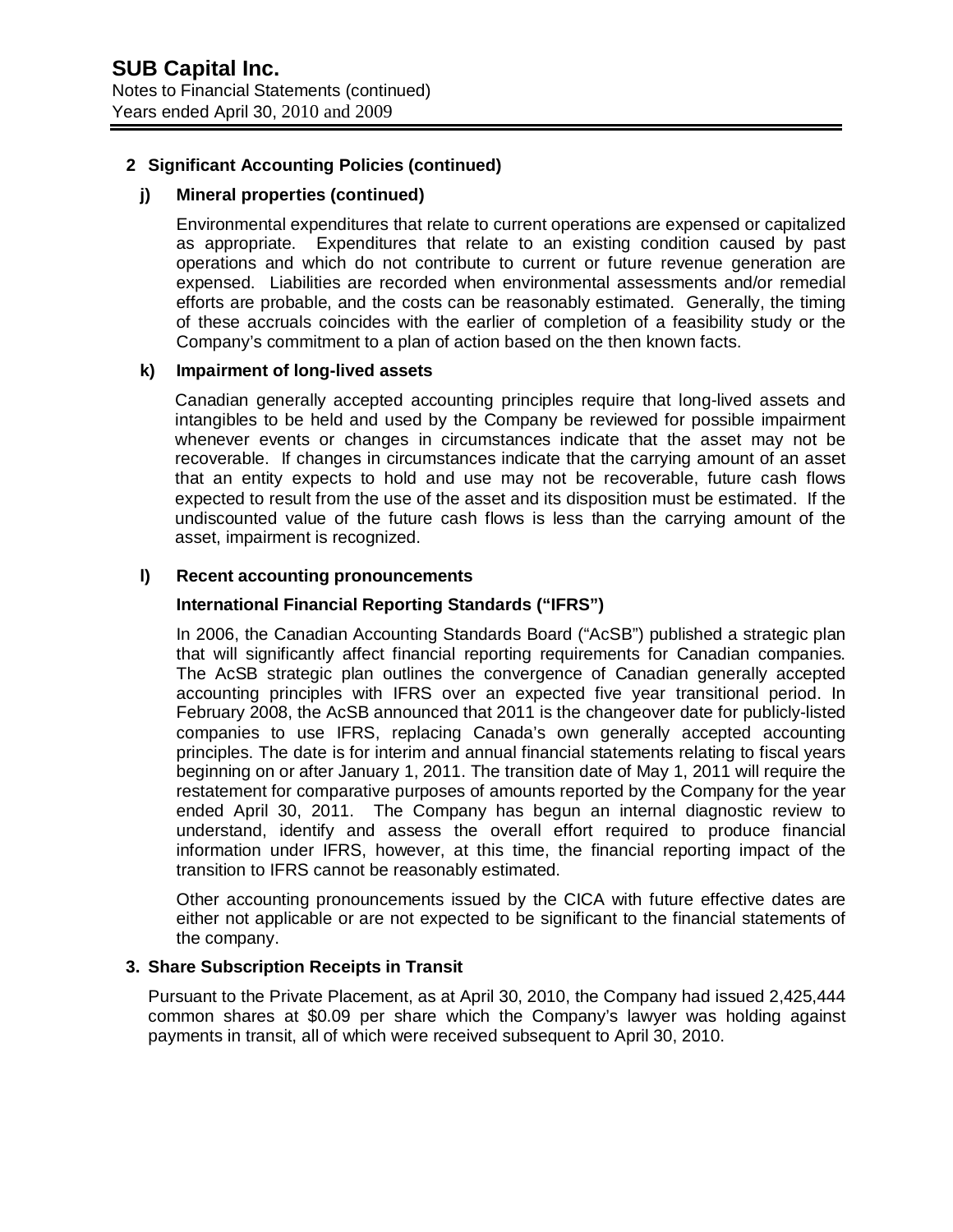## **4. Sale of Assets and Related Operations**

On September 2, 2008, the Company sold significantly all of its assets and related business operations to Carrus Technologies Inc., a wholly-owned subsidiary of Mediagrif Interactive Technologies Inc. in consideration for cash and the assumption of certain related debts as follows:

| Proceeds received on disposition                         | S | 520,000  |           |
|----------------------------------------------------------|---|----------|-----------|
| Less: disposition costs                                  |   | 33,497   | \$486,503 |
| Book value of net assets held for re-sale on disposition |   |          |           |
| Equipment held for disposition                           |   | 55,707   |           |
| Intangible business interests                            |   | 319,745  |           |
| Other assets                                             |   | 19,897   |           |
| Balance of note payable assumed by purchaser             |   | (57,102) | 338,247   |
| Gain on sale of assets and related operations            |   |          | 148,256   |

## **5. Shareholder Demand Note Payable**

On April 15, 2009, the Company issued a promissory note of up to \$50,000 to a shareholder. The note was due on demand and accrued interest at 15% per annum.

Advances and repayment of the note were as follows:

|                            | 2010     | 2009   |
|----------------------------|----------|--------|
| Balance, beginning of year | 15.000   |        |
| Advanced during the year   | 15,000   | 15,000 |
| Repaid during the year     | (30,000) |        |
| Balance, end of year       |          | 15,000 |

On April 29, 2010, the note and \$3,626 in accrued interest was repaid in full.

#### **6 Shareholders' Equity**

All of the of share quantity figures quoted in these statements reflect a 10 for 1 consolidation that was approved by the shareholders at an annual general meeting held on October 26, 2009.

#### **a) Share capital:**

- *authorized:* - an unlimited number of voting and fully participating common shares without par value

*- issued and fully paid: -*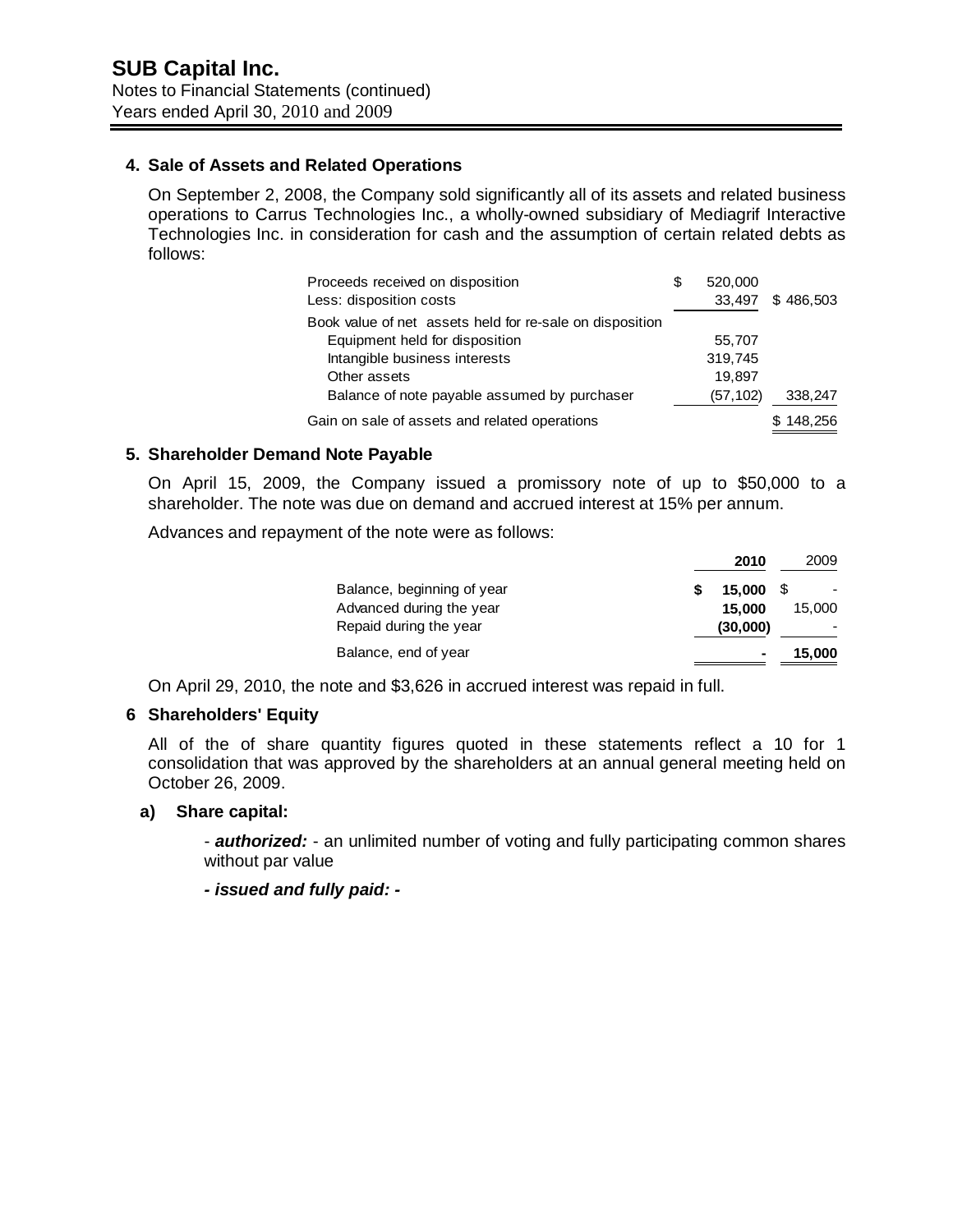## **6 Shareholders' Equity (continued)**

### **a) Share capital (continued):**

| Balance, April 30,2008<br>2,976,082<br>3,482,275<br>S<br>August 28, 2008; in consideration for credit facility<br>22,416<br>11.208<br>November 26, 2008; in consideration for debt settlement<br>120,000<br>60,000<br>Balance, April 30, 2009<br>3,118,498<br>3,553,483<br>April 28, 2010; in consideration for cash<br>540,997<br>6,011,078 | <b>Share</b><br>Capital |
|----------------------------------------------------------------------------------------------------------------------------------------------------------------------------------------------------------------------------------------------------------------------------------------------------------------------------------------------|-------------------------|
|                                                                                                                                                                                                                                                                                                                                              |                         |
|                                                                                                                                                                                                                                                                                                                                              |                         |
|                                                                                                                                                                                                                                                                                                                                              |                         |
|                                                                                                                                                                                                                                                                                                                                              |                         |
|                                                                                                                                                                                                                                                                                                                                              |                         |
| April 28, 2010; in consideration for finder's fees<br>489,463<br>44,051                                                                                                                                                                                                                                                                      |                         |
| Less share issue costs<br>(71,051)                                                                                                                                                                                                                                                                                                           |                         |
| Balance, April 30, 2010<br>9,619,039<br>4,067,480                                                                                                                                                                                                                                                                                            |                         |

On April 28, 2010, the Company closed a private placement of 6,011,078 units at \$0.09 per unit for gross proceeds of \$540,997. Each unit consists of one common share and one common share purchase warrant entitling its holder to acquire an additional common share at \$0.125 per share on or before April 28, 2011. The Company applied the residual approach and allocated total proceeds to the common shares and n one to the attached warrants. The Company paid a finder's fee consisting of 489,463 common shares at a deemed price of \$0.09 per share for a gross consideration of \$44,051 and legal fees of \$27,000 totaling \$71,051.

#### **b) Common shares held in escrow**

Common shares held in escrow are as follows

|                          | <b>Escrow 1</b> | <b>Escrow 2</b> | Escrow 3 | Total   |
|--------------------------|-----------------|-----------------|----------|---------|
| Balance, April 30, 2008  | 292,100         | 107,807         | 163,869  | 563,776 |
| Released during the year | 146,050         | 53,904          | 18,208   | 218,162 |
| Balance, April 30, 2009  | 146.050         | 53,903          | 145.661  | 345.614 |
| Released during the year | 146,050         | 53,903          | 36,415   | 236,368 |
| Balance, April 30, 2010  |                 |                 | 109,246  | 109,246 |

Under the terms of the third escrow agreement, the shares will be released from escrow at a rate of 10% every six months until January 2013.

### **c) Contributed surplus**

Changes in contributed surplus in the years ended April 30 were as follows:

| Balance, April 30, 2008 and 2009                      | S  | 491.605 |
|-------------------------------------------------------|----|---------|
| Fair value of stock options granted February 18, 2010 |    | 31.800  |
| Fair value of stock options granted April 7, 2010     |    | 56,800  |
| Balance April 30, 2010                                | -S | 580,205 |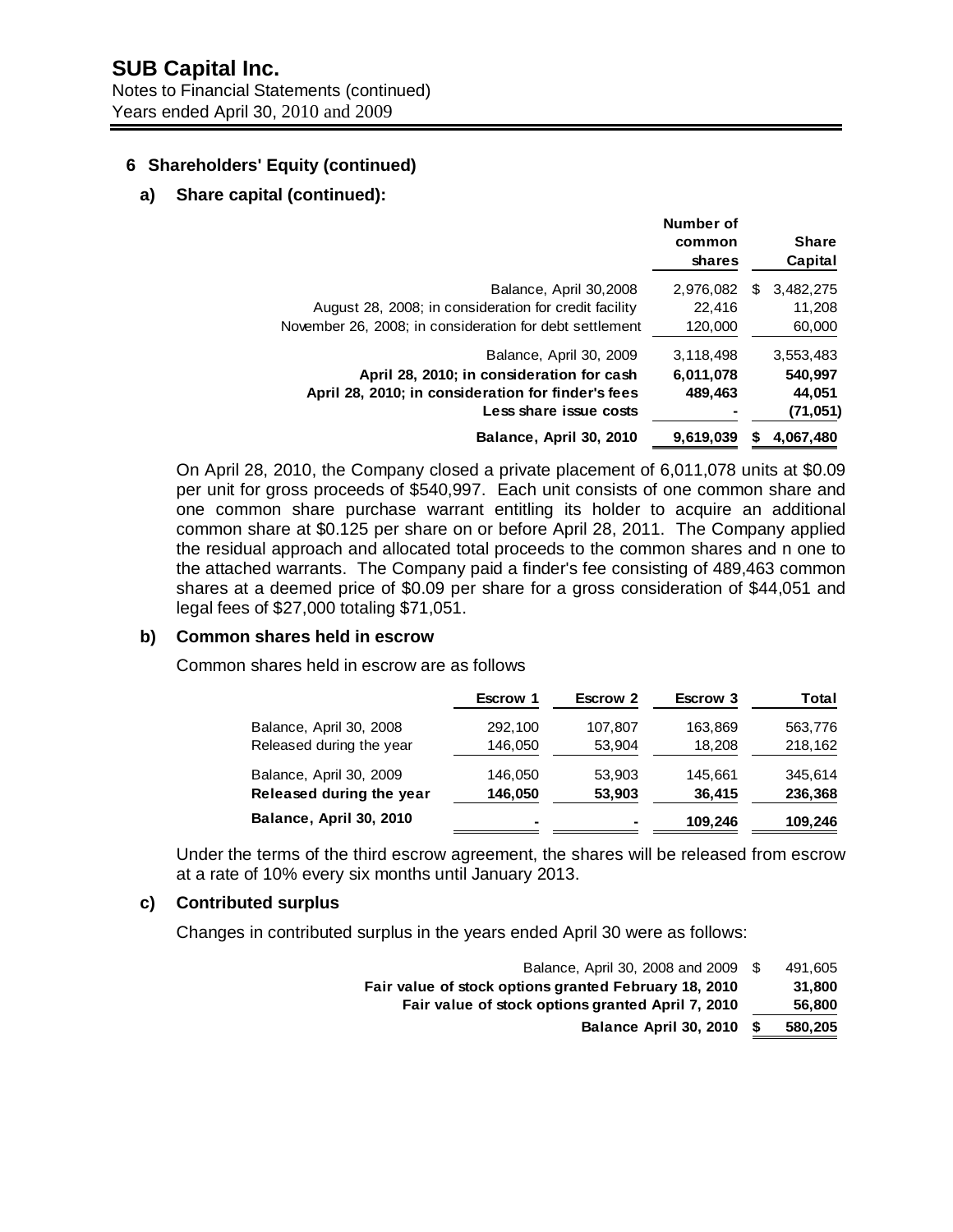### **6 Shareholders' Equity (continued)**

#### **d) Stock option plan**

On March 15, 2007, the Company approved an incentive stock option plan for directors, officers, employees and consultants (the "Plan"). Under the terms of the Plan, the options cannot exceed a 5-year term at exercise prices set by the directors in accordance with regulatory policies. Further, the terms of the plan provide that the number of unexercised options outstanding at any one time cannot exceed 10% of the total number of shares issued and outstanding. Options granted during the year vested immediately. Options granted to Investor relations vest in accordance with TSX-V regulations.

#### **e) Outstanding options**

Changes in the number of outstanding options was as follows:

|                                  | Weighted<br>Average<br>exercise<br>price per<br>share | number<br>οf<br>shares |
|----------------------------------|-------------------------------------------------------|------------------------|
| Balance, April 30, 2008 and 2009 | \$<br>1.397                                           | 241,000                |
| Forfeited during the year        | \$<br>1.397                                           | (241,000)              |
| Granted during the year          | \$<br>0.128                                           | 911,000                |
| April 30, 2010                   | \$<br>0.128                                           | 911,000                |

Stock options outstanding were as follows:

|                          |      |                  |                  | April 30, 2010 |
|--------------------------|------|------------------|------------------|----------------|
|                          |      | Weighted-Average | Weighted-Average | Number of      |
|                          |      | Exercise         | Remaining        | vested         |
|                          |      | price            | life in          | options        |
| Expiry                   |      | per share        | vears            | outstanding    |
| <b>February 15, 2015</b> | - \$ | 0.135            | 4.81             | 311,000        |
| <b>April 7, 2015</b>     | \$   | 0.125            | 4.94             | 600,000        |
|                          | \$   | 0.128            | 4.89             | 911,000        |
|                          |      |                  |                  | April 30, 2009 |
| September 15, 2011       | \$   | 1.500            | 2.38             | 60,000         |
| August 28, 2012          | \$   | 0.150            | 3.33             | 150,000        |
| December 12, 2007        | \$   | 0.700            | 3.62             | 31,000         |
|                          | \$   | 0.557            | 3.13             | 241.000        |

During the year ended April 30, 2010, stock-based compensation expense of \$88,600 (2009: \$nil) was recorded based on share purchase options granted during the year.

The weighted average fair value of share purchase options granted during the year ended April 30, 2010 of \$0.09 (2009: \$nil) was estimated using the Black-Scholes Option Pricing Model with the following assumptions: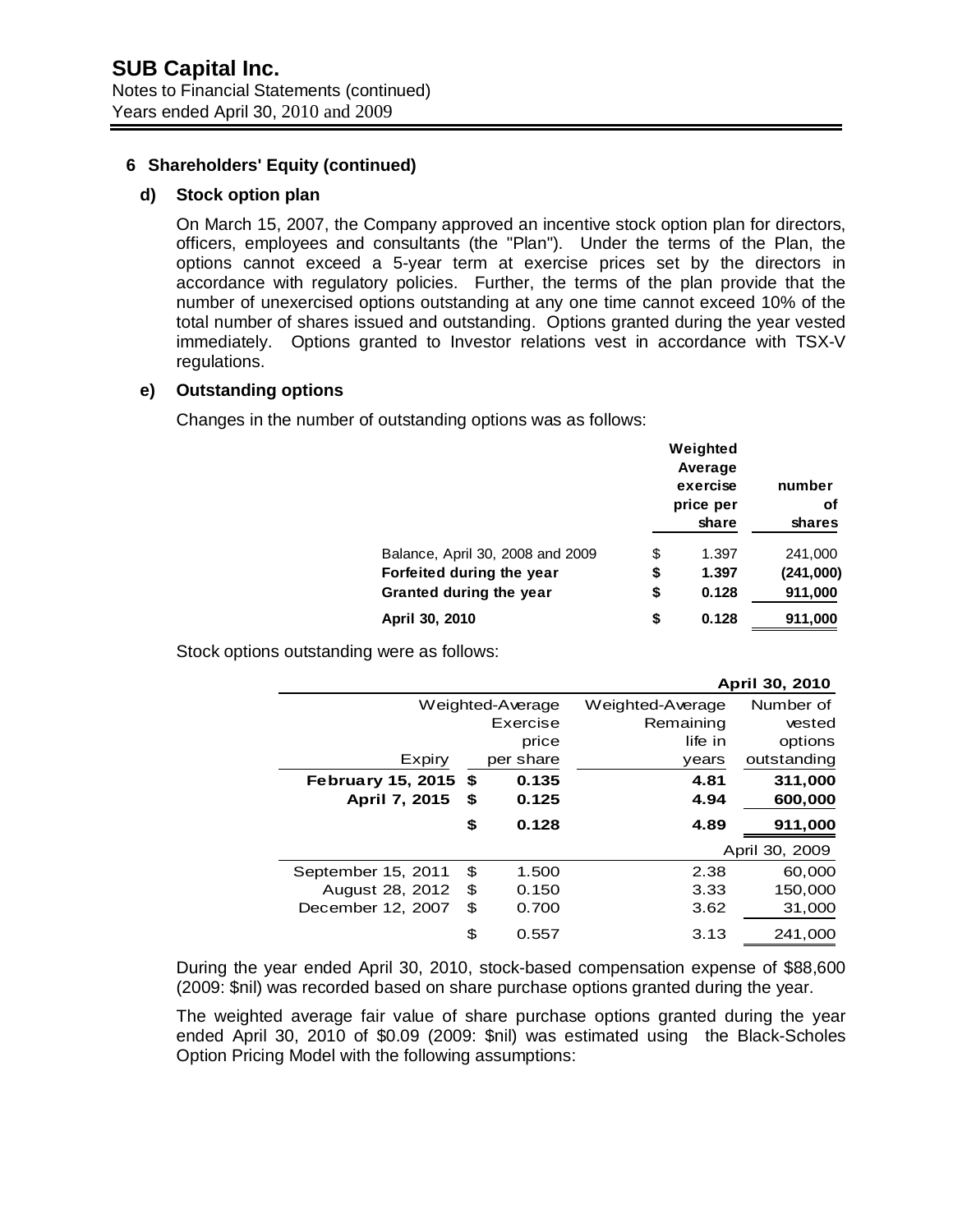## **6 Shareholders' Equity (continued)**

#### **e) Outstanding options (continued)**

| Risk-free interest rate         | 3.25%   |
|---------------------------------|---------|
| Expected dividend yield         | nil     |
| Expected stock price volatility | 100%    |
| Expect option life              | 5 years |

## **f) Outstanding warrants**

Changes in the number of warrants outstanding was as follows:

|                                  |      | exercise<br>price per<br>share | Remaining<br>life in<br>years | number<br>οf<br>shares |
|----------------------------------|------|--------------------------------|-------------------------------|------------------------|
| Balance, April 30, 2008 and 2009 | - \$ | 1.420                          | 3.14                          | 1,385,352              |
| Issued April 28, 2010            | S.   | 0.125                          | 0.99                          | 6,011,078              |
| Balance, April 30, 2010          | S    | 0.370                          | 1.21                          | 7,396,430              |

Warrants outstanding were as follows:

|                         |         |                              | April 30, 2010 |                   |  |  |
|-------------------------|---------|------------------------------|----------------|-------------------|--|--|
|                         |         | <b>Exercise</b><br>Remaining |                | Number of         |  |  |
|                         |         | price per                    | life in        | warrants          |  |  |
| <b>Expiry</b>           | warrant |                              |                | years outstanding |  |  |
| <b>January 12, 2012</b> | \$      | 2.000                        | 1.70           | 125,000           |  |  |
| May 9, 2012             | \$      | 1.500                        | 2.03           | 916,666           |  |  |
| December 12, 2012       | \$      | 1.000                        | 2.62           | 343,686           |  |  |
| April 28, 2011          | \$      | 0.125                        | 0.99           | 6,011,078         |  |  |
|                         | \$      | 0.370                        | 1.21           | 7,396,430         |  |  |
|                         |         |                              |                | April 30, 2009    |  |  |
| January 12, 2012        | \$      | 2.000                        | 2.70           | 125,000           |  |  |
| May 9, 2012             | \$      | 1.500                        | 3.03           | 916,666           |  |  |
| December 12, 2012       | \$      | 1.000                        | 3.62           | 343,686           |  |  |
|                         | \$      | 1.420                        | 3.14           | 1,385,352         |  |  |

#### **7. Management of Capital**

In the management of capital, the Company includes the components of shareholders' equity, as well as cash.

The Company's objectives when managing capital are: to safeguard its ability to continue as a going concern; to pursue the development of a business interest; and to maintain a flexible capital structure which optimizes the cost of capital within a framework of acceptable risk.

The Company manages the capital structure and makes adjustments to it in light of changes in economic conditions and the risk characteristics of the underlying assets. To maintain or improve its liquidity, the Company will have to issue new shares, issue new debt, or, acquire or dispose of assets all in the effort to optimize liquidity by raising or conserving cash.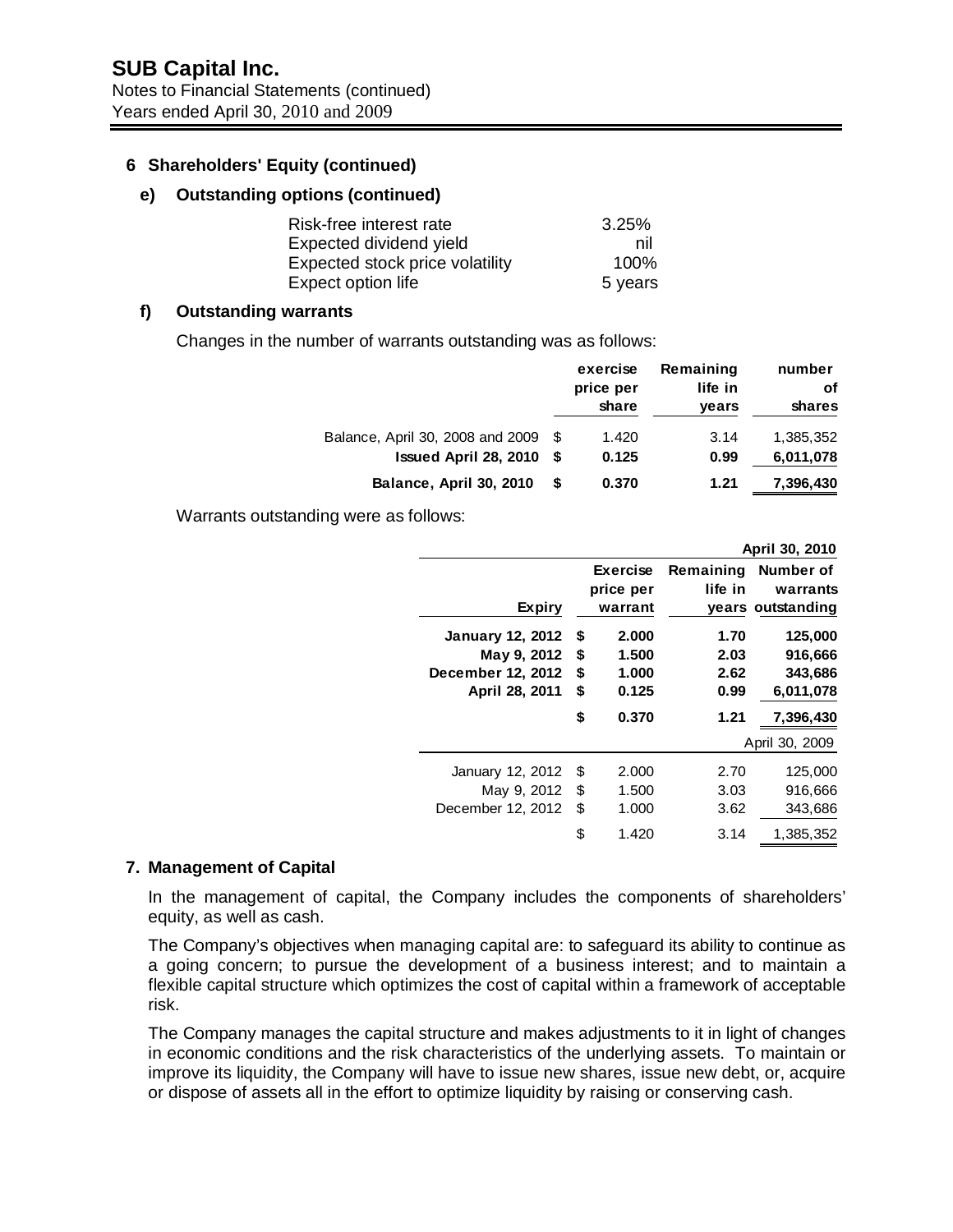## **7. Management of Capital (continued(**

As at April 30, 2010, the Company was undergoing a further private placement equity financing (note 11). At this time, the Company does not expect to issue any debt.

The Company's investment policy is to invest any excess cash in highly liquid short-term interest bearing marketable investments, with maturities of three months or less from the original date of acquisition.

The Company is dependent on the capital markets as its sole source of operating capital. Its capital resources are largely determined by the strength of the junior resource markets and by the status of the Company's projects in relation to these markets, and its ability to compete for investor support of its projects.

The Company is not subject to any capital requirements.

#### **8. Risk Management**

At current operating levels, the Company's exposure to financial risk is considered minimal however in searching for business opportunities, management recognizes its potential for the exposure to a variety of financial instrument related risk including:

#### **a) Foreign exchange risk**

Foreign currency risk is the risk that the fair values of future cash flows of a financial instrument will fluctuate because of changes in foreign exchange rates. If the Company elects to pursue a business opportunity in a foreign jurisdiction, it will be exposed to currency risk to the extent that expenditures that are denominated in any foreign currencies.

As at April 30, 2010, all financial instruments are denominated in Canadian dollars.

#### **b) Credit risk**

Credit risk is the risk that one party to a financial instrument will fail to discharge an obligation and cause the other party to incur a financial loss. The Company's primary exposure to credit risk is on its cash held in bank accounts. All cash is currently deposited in bank accounts held with a major bank in Canada. As most of the Company's cash is held by the same Canadian bank there is a concentration of credit risk. This risk is managed by using a major bank that is a high credit quality financial institution as determined by rating agencies. The Company's secondary exposure to risk is on its amounts receivable. This risk is minimal as receivables consist primarily of refundable government goods and services taxes.

#### **c) Liquidity risk**

Liquidity risk arises through the excess of financial obligations over available financial assets due at any point in time. The Company's objective in managing liquidity risk is to maintain sufficient readily available reserves in order to meet its liquidity requirements at any point in time. The Company intends to achieve this by maintaining sufficient cash and equivalents to meet obligations as they normally become due.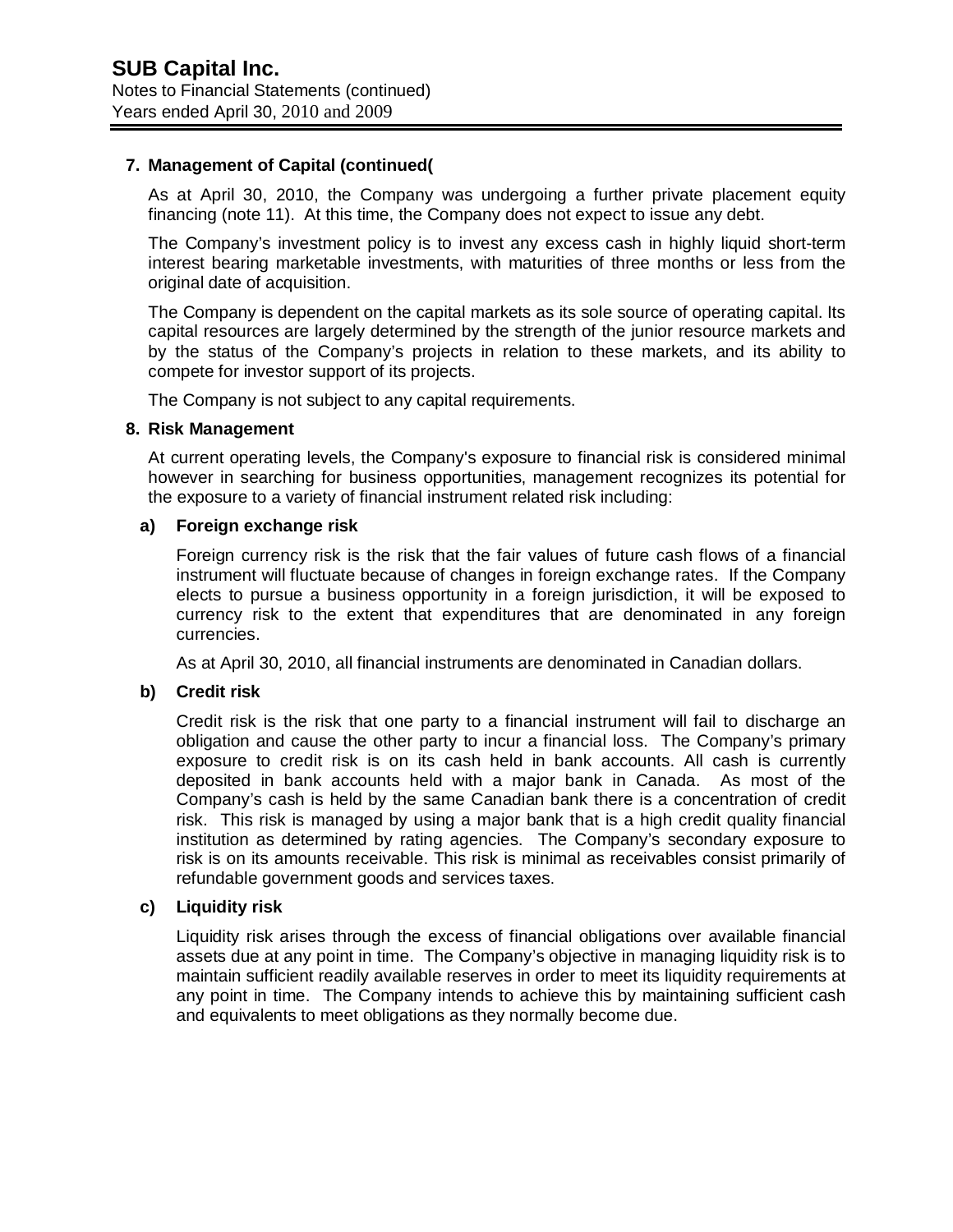#### **8. Risk Management (continued)**

#### **d) Interest rate risk**

Interest rate risk is the risk of losses that arise as a result of changes in contracted interest rates. The Company is exposed to interest rate risk as bank accounts earn interest income at variable rates. The income earned on these bank accounts is subject to the movements in interest rates.

## **9. Income Taxes**

The recovery of Income taxes differs from the amounts computed by applying local tax rates to the loss before tax due to the following:

|                                                  | 2010<br>29.50%        | 2009<br>30.89% |
|--------------------------------------------------|-----------------------|----------------|
| Net income (loss) for the year                   | \$<br>$(232, 379)$ \$ | 12,983         |
| Income tax expense (recovery) at applicable rate | \$<br>$(68,600)$ \$   | 4,010          |
| Permanent differences                            | 26,100                | 1,270          |
| Provincial tax credits forfeited                 | 24,600                |                |
| Effect of share issuance costs                   | (17, 800)             |                |
| Effect of change in tax rate                     | 65,700                |                |
| Change in valuation allowance                    | (30,000)              | (5, 280)       |
| Income tax (recovery)                            |                       |                |

As at April 30, the significant components of future income taxes recoverable and future incomes payable are as follows:

|                                                          | 2010      | 2009      |
|----------------------------------------------------------|-----------|-----------|
| Deferred income tax assets                               |           |           |
| Non-capital losses                                       | 849.000   | 870,000   |
| Share issuance costs                                     | 14,000    |           |
| Excess of value over carrying value of intangible assets | 11.000    | 11.000    |
| Research and development tax expenditures                | 9.000     | 32,000    |
| Research and development tax credits                     | 16,000    | 16,000    |
| Valuation allowance                                      | (899,000) | (929,000) |
|                                                          | ۰         |           |

The Company has non-capital losses available to reduce taxes in future years of approximately \$3,394,000. The Company may use the tax benefit of these losses in the following periods:

| 2026 | \$<br>18,000 |
|------|--------------|
| 2027 | 579,000      |
| 2028 | 1,247,000    |
| 2029 | 1,392,000    |
| 2030 | 158,000      |
|      | 3,394,000    |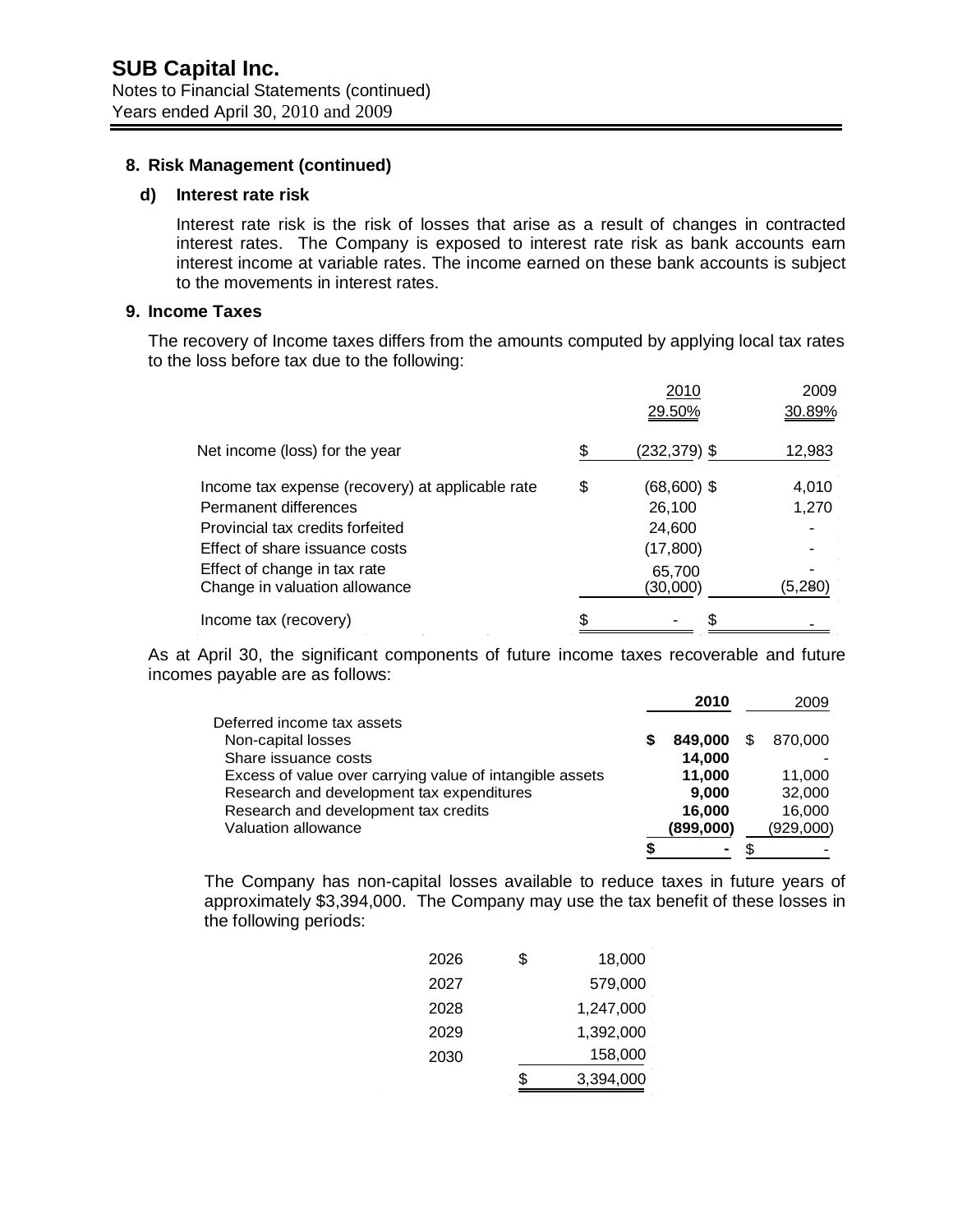### **9. Income Taxes (continued)**

The balance of expenditure on research and development available to reduce taxes in future years is approximately \$ 36,500 (2009: \$120,000). The Company may use the tax benefit of deferral of these expenses indefinitely.

The balance of tax credits for investments that would reduce taxes in future years is approximately \$16,400 (2009: \$16,400). The Company may use the tax benefit of deferral of these funds until 2027.

## **10. Related Party Transactions**

The Company's operations included transactions with directors, officers and companies controlled by directors and officers as follows:

|                                                                                | 2010      |      | 2009   |
|--------------------------------------------------------------------------------|-----------|------|--------|
| Premium paid on shareholder credit facility                                    |           | - \$ | 11.208 |
| Interest on shareholder notes payable                                          | 3.626     |      | 13,495 |
| Legal fees incurred with a firm controlled by an officer or director           | 42.814 \$ |      |        |
| Administration fees incurred with firms controlled by an officer and director  | 10.000    |      |        |
| Non-audit accounting fees paid to a firm controlled by an officer and director | 1.500     |      |        |
| Share Issuance cost incurred with a firm controlled by an officer              | 20,300    |      |        |

Related party transactions are measured at the exchange amounts which is the amount of consideration agreed to between the related parties. The unpaid balance on these accounts is included in accounts payable and accrued liabilities and as at April 30, 2010 amounted to \$ 21,800 (2009 - \$nil).

#### **11. Subsequent Events**

On May 27, 2010, the Company received gross proceeds of \$72,450 in consideration for 805,001 units. Each unit consists of one common share and one warrant that entitles the holder to acquire one additional share at a price of \$0.125 at any time until May 27, 2011. In connection therewith, the company issued an additional 80,500 common shares in consideration for a 10% finder's fee.

Subject to regulatory approval, on June 25, 2010, the Company entered into an agreement to acquire an option on a 75% interest in the Thorburn Lake Property in Saskatchewan (the "Property") pursuant to the terms of an option agreement with Unity Energy Corp. (the "Thorburn Option Agreement"). To exercise the option, the Company will pay an initial \$30,00 and in order to maintain its interest, the company must make the following option payments:

- a) \$100,000 on or before December 31, 2011
- b) \$200,000 on or before December 31, 2012
- c) \$300,000 on or before December 31, 2013

Further, the Company must also incur \$2,400,000 in exploration expenditures on the Property by February 22, 2014. The Property is subject to a 1% net smelter return ("NSR") which the Company may purchase at anytime for \$1,000,000 less any NSR payments made by the Company prior to an election to purchase the NSR.

The Company has the right to terminate the Thorburn Option Agreement at anytime by giving 30 days' notice subject to a requirement to meet any unsatisfied obligations that shall have accrued up until such termination.